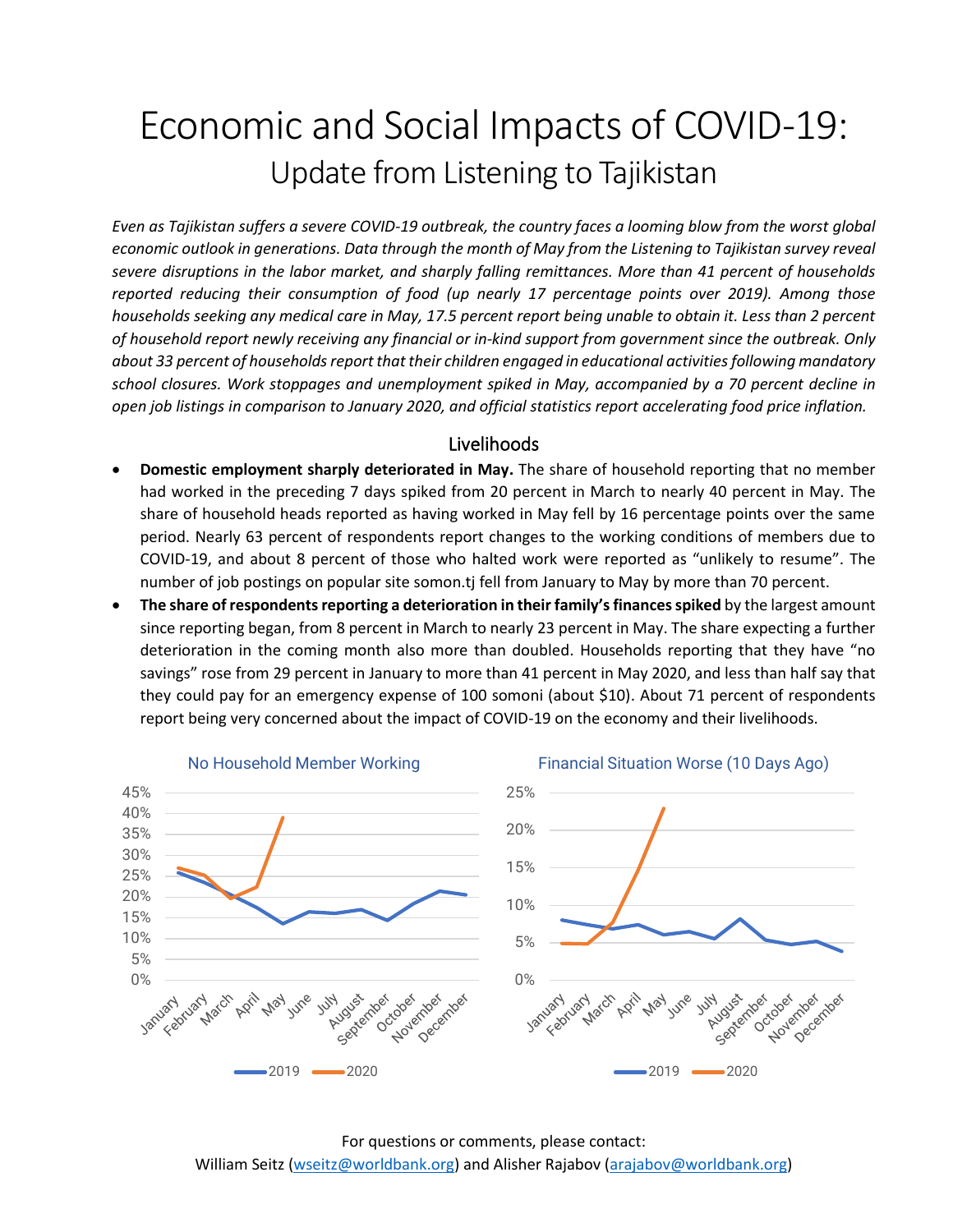

Change in Number of Job Openings on Somon.tj from Jan-May 2020

### Migration and Remittances

- **Remittance income fell dramatically in April but recovered some lost ground in May**. More than 61 percent of recipient households reported a decline in remittances in April, the highest share ever recorded in the L2T survey and more than 39 pp higher than the same time last year. Conditional on receiving a remittance transfer, the average value fell by more than 37 percent between January and May 2020, after adjusting for inflation and exchange rate fluctuations. More than half of recipient householdsstill expected additional declines in remittance income in May and June. The share of migrants sending remittances over the preceding 10 days fell 13 percentage points in April, but regained 5pp in May to about 19 percent. Rather than having fully lost employment arrangements, respondents commonly report short-term income loss among migrants.
- **Tumbling remittances are expected to push the poverty rate higher.** Poor households in Tajikistan depend much more on remittances than those better off. More than 80 percent of households that receive remittances reported that they primarily spend them on food and other basic necessities.
- **Future migration expectations have evaporated** falling to about 2 percent of households, in comparison to more than 9 percent at the same time last year. Some migration expectations remain unrealistic. In the first quarter of the year, many people were still considering migration to Russia despite strict travel bans.
- **The share of households with current migrants abroad remains quite high.** About 35 percent of households provided details of at least one member currently abroad. As reported in international media, there have been very limited travel options organized to bring migrants home to Tajikistan.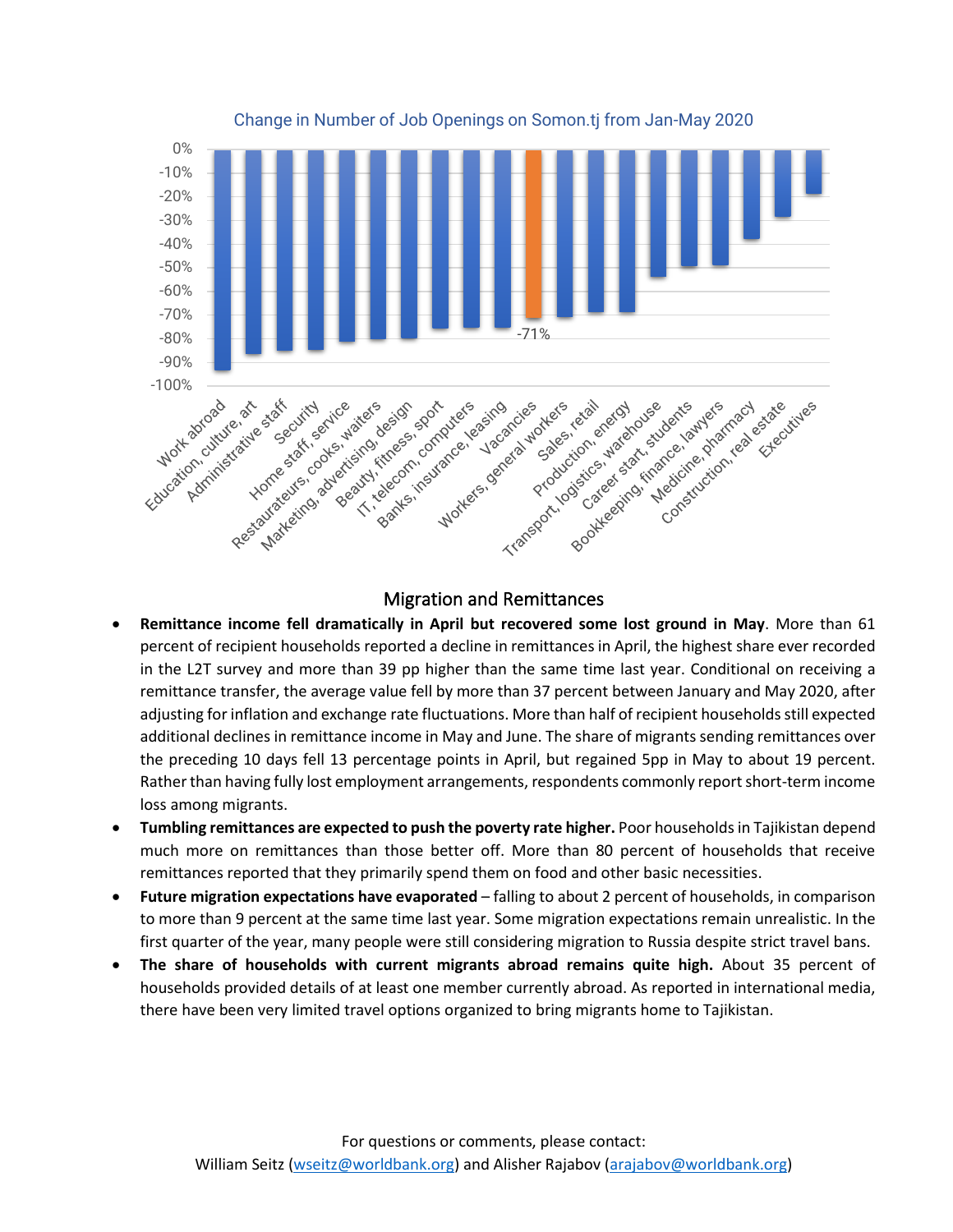

#### Food Security and Spending

- **Reports of reduced food consumption rapidly increased** to 41 percent of the population in May, far higher than the 24 percent recorded at the same time last year. Overall food security further deteriorated in May across a range of indicators, with rising shares reporting going hungry, reducing dietary diversity, and worries over obtaining enough food. Similar increases were seen in reduced ability to pay for utilities, and in coping mechanisms such as selling assets and reduced spending on medical care. However, this level of food insecurity is not unprecedented in Tajikistan – some relevant indicators rose to similar levels in 2019.
- **About 10 percent of respondents reported goods locally out of stock in May.** The most commonly reported items were food, followed by some medical supplies and masks. About 55 percent of people reported significantly changing their spending due to COVID-19, more than 90 percent of whom reported spending more than usual. About 25 percent of respondents report significantly stocking up on food.



For questions or comments, please contact: William Seitz [\(wseitz@worldbank.org\)](mailto:wseitz@worldbank.org) and Alisher Rajabov [\(arajabov@worldbank.org\)](mailto:arajabov@worldbank.org)